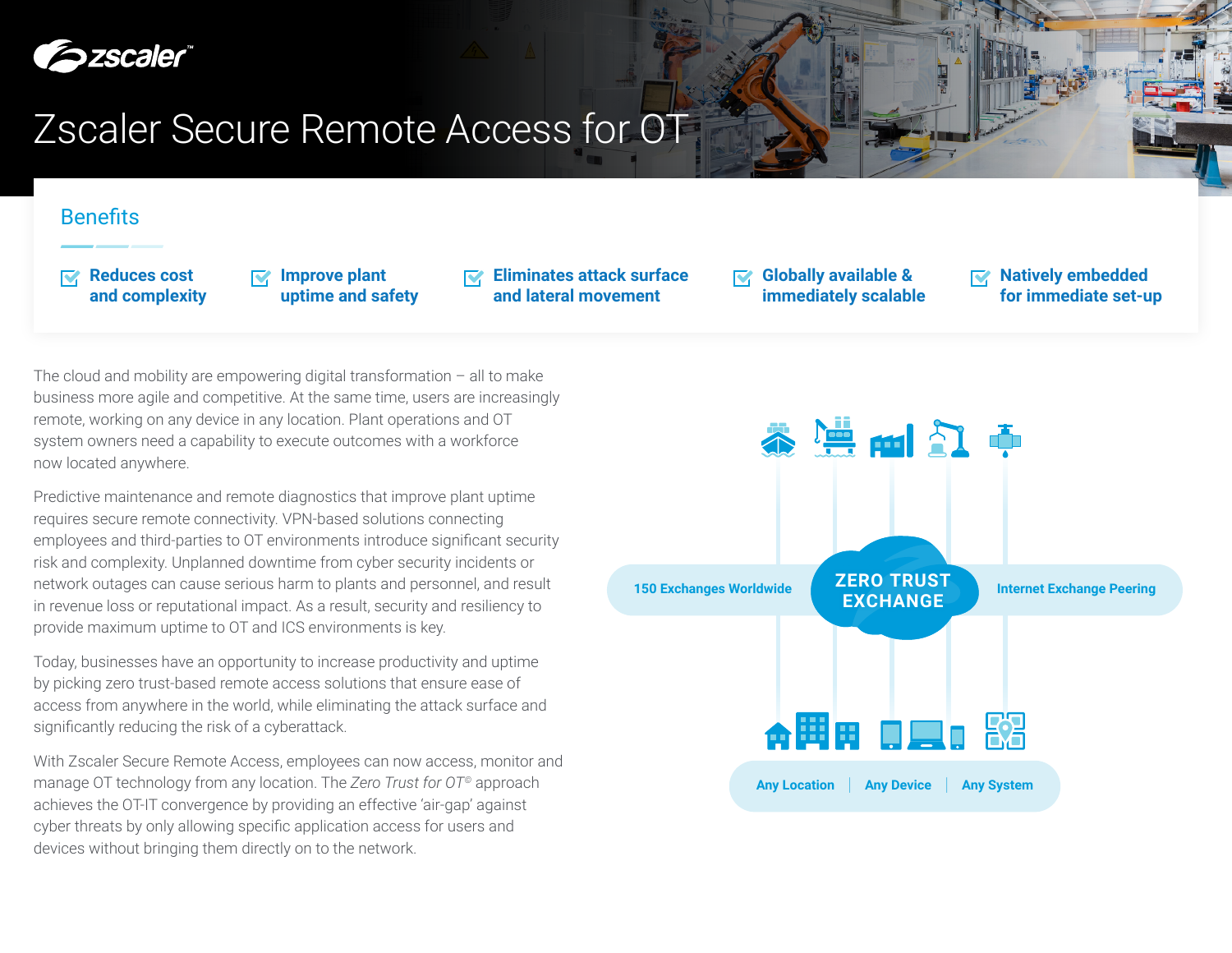

# Zscaler Secure Remote Access for OT

# Solution Architecture

## **Zscaler App Connector Docker Container on Industrial Edge Platform, such as SCALANCE LPE**

- Secure access to OT systems for authorized users
- Users with Zscaler Client connectors can connect to any system over any TCP/UDP port
- Clientless access to resources with HTTP interfaces
- App Connector requires 1 CPU and 2GB of memory and supports both ARM64 and AMD64 architectures